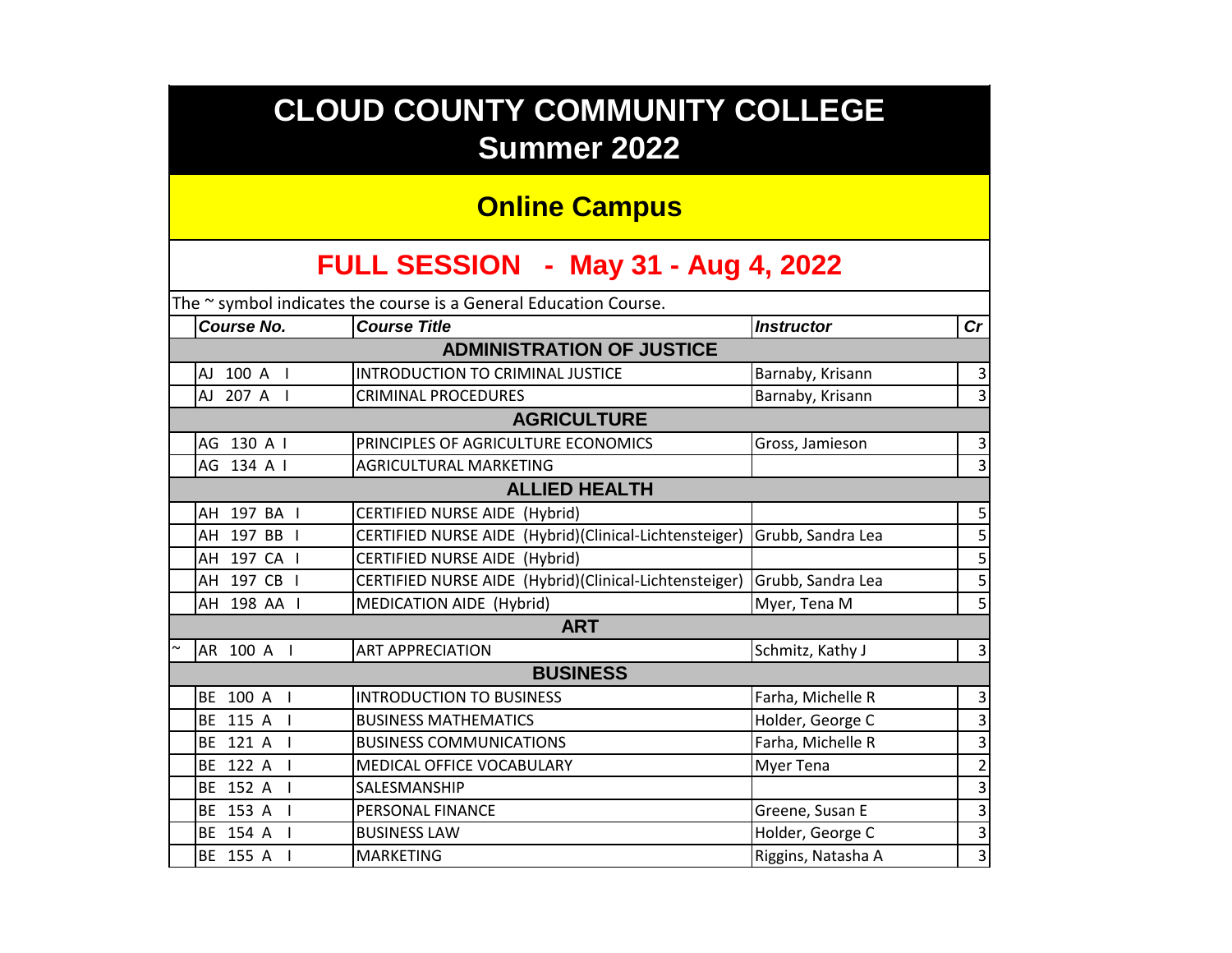|             | BE 161 A   | <b>ACCOUNTING I</b>               | Greene, Susan E             | 3              |
|-------------|------------|-----------------------------------|-----------------------------|----------------|
|             | BE 162 A I | <b>ACCOUNTING II</b>              | Greene, Susan E             | 3              |
|             | BE 188 A I | PRINCIPLES OF ADVERTISING         | Riggins, Natasha A          | 3              |
|             | BE 210 A I | LEADERSHIP DEVELOPMENT            | Farha, Michelle R           | $\overline{3}$ |
|             |            | <b>CAREER</b>                     |                             |                |
|             | CA 192 A I | DYNAMICS OF CAREER PLANNING       | Hanson, Brenda J            | 1              |
|             | CA 221 A I | <b>JOB SEARCH</b>                 | Hanson, Brenda J            | 1              |
|             |            | <b>COMMUNICATIONS</b>             |                             |                |
|             | CM 101 A I | <b>ENGLISH COMPOSITION I</b>      | Hier, Theresa               | 3              |
|             | CM 102 A I | <b>ENGLISH COMPOSITION II</b>     | Lippert-Bortz, Rhonda       | 3              |
|             | CM 106 A I | <b>CREATIVE WRITING I</b>         | Cantine, Susan Lauree       | 3              |
|             | CM 115 A I | <b>PUBLIC SPEAKING</b>            | Haring, Linda               | 3              |
|             | CM 121 A I | <b>INTRODUCTION TO LITERATURE</b> | Cantine, Susan Lauree       | 3              |
|             | CM 127 A I | THE SHORT STORY                   | Cantine, Susan Lauree       | 3              |
|             | CM 240 A I | INTERPERSONAL COMMUNICATION       | Galm, Brandon               | 3              |
|             |            | <b>COMPUTER SCIENCE</b>           |                             |                |
|             | CS 108 A I | <b>COMPUTER APPLICATIONS</b>      | Forshee, Catherine J        | 3              |
|             |            | <b>ECONOMICS</b>                  |                             |                |
|             | EC 101 A I | PRINCIPLES OF MACROECONOMICS      | Forshee, Catherine J        | 3              |
|             | EC 102 A I | PRINCIPLES OF MICROECONOMICS      | Forshee, Catherine J        | $\overline{3}$ |
|             |            | <b>FOREIGN LANGUAGE</b>           |                             |                |
|             | FL 111 A I | <b>SPANISH I</b>                  | Oviedo-Loredo, Blanca Elena | 4              |
|             | FL 112 A I | <b>SPANISH II</b>                 | Oviedo-Loredo, Blanca Elena |                |
|             |            | <b>GEOGRAPHY</b>                  |                             |                |
|             | GE 101 A I | <b>WORLD GEOGRAPHY</b>            | Smith, Dennis M             | 3              |
|             |            | <b>HISTORY</b>                    |                             |                |
|             | HI 108 A I | WOMEN IN AMERICAN SOCIETY         | Gardner, Paul Breen         | 3              |
|             | HI 120 A I | <b>WORLD HISTORY I</b>            | Pellegrin, Jeanette Leah    | 3              |
|             | HI 121 A I | <b>WORLD HISTORY II</b>           | Pellegrin, Jeanette Leah    | 3              |
|             | HI 122 A I | U.S. HISTORY I                    | Frohardt, Louis R           | 3              |
|             | HI 123 A I | U.S. HISTORY II                   | Frohardt, Louis R           | 3              |
|             |            | <b>HUMAN ECOLOGY</b>              |                             |                |
|             | HE 124 A I | <b>NUTRITION</b>                  | Bryant, Madison             | 3              |
| <b>MATH</b> |            |                                   |                             |                |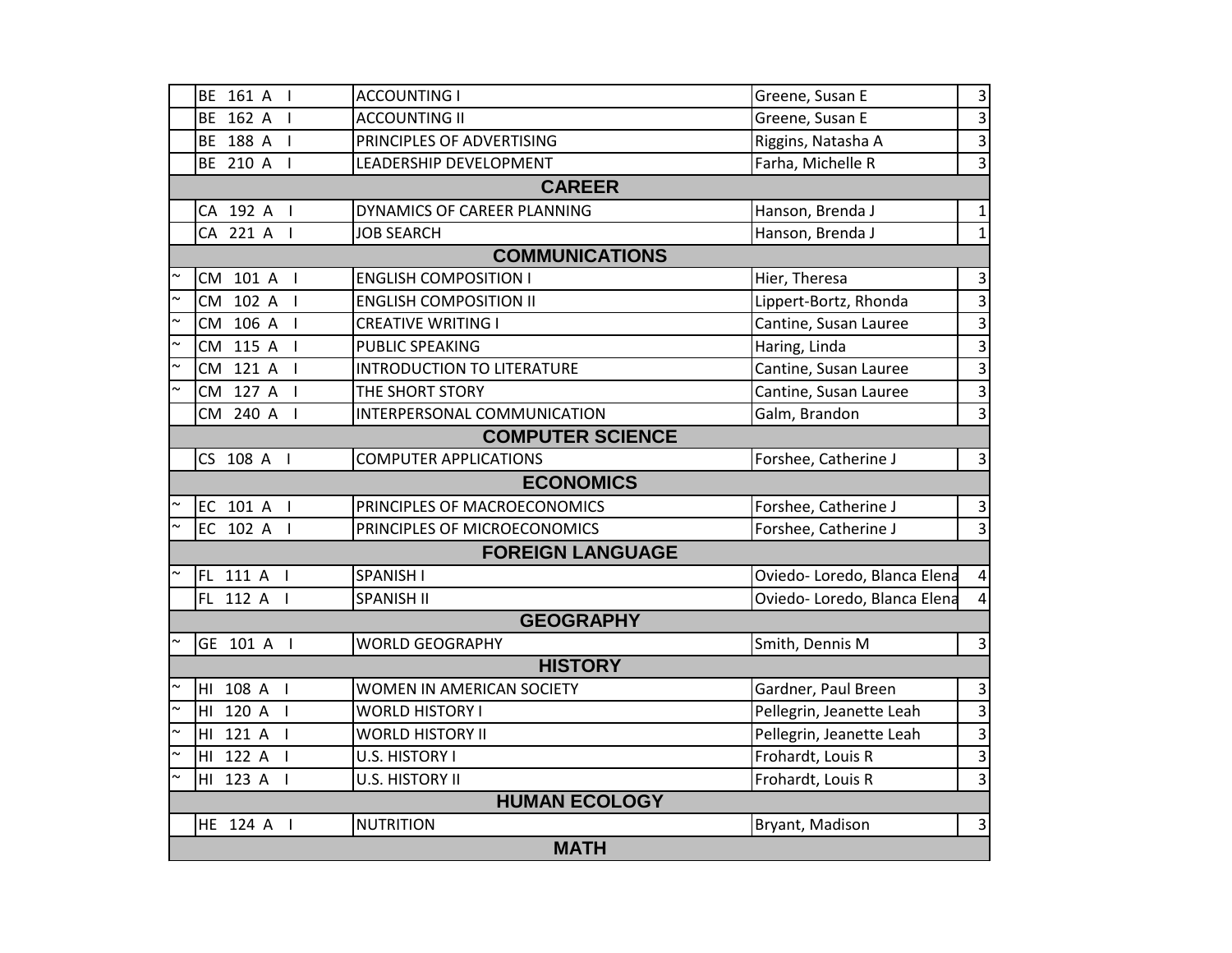| MA 099 A I                              | ***ELEMENTARY ALGEBRA                   | Stevens, Christopher  | 3                       |  |  |  |
|-----------------------------------------|-----------------------------------------|-----------------------|-------------------------|--|--|--|
| MA 107 A I                              | <b>MEDICAL MATHEMATICS</b>              | Murray, Angela Diane  | $\mathbf{1}$            |  |  |  |
| MA 110 A I                              | <b>INTERMEDIATE ALGEBRA</b>             | Zima, Robert          | $\mathsf 3$             |  |  |  |
| MA 111 A I                              | <b>COLLEGE ALGEBRA</b>                  | Whisler, Mark Whitney | 3                       |  |  |  |
| $\sim$<br>MA 112 A I                    | <b>TRIGONOMETRY</b>                     | Hays, David G         | 3                       |  |  |  |
| MA 114 A I                              | <b>ELEMENTARY STATISTICS</b>            | Hays, David G         | 3                       |  |  |  |
|                                         | <b>MANAGEMENT</b>                       |                       |                         |  |  |  |
| MG 101 A I                              | <b>MANAGEMENT PRINCIPLES</b>            |                       | 3                       |  |  |  |
| MG 102 A I                              | <b>INTRO TO ENTREPRENUERSHIP</b>        |                       | $\overline{3}$          |  |  |  |
|                                         | <b>MUSIC</b>                            |                       |                         |  |  |  |
| MU 100 A I                              | MUSIC APPRECIATION                      |                       | $\overline{3}$          |  |  |  |
| <b>PHYSICAL EDUCATION</b>               |                                         |                       |                         |  |  |  |
| PE 131 A I                              | FIRST AID AND SAFETY                    | Farha, Spencer A      | 3                       |  |  |  |
| PE 136 A I                              | THEORY OF COACHING                      | Farha, Spencer A      | 3                       |  |  |  |
| PE 141 A<br>$\blacksquare$              | PERSONAL WELLNESS                       | Farha, Spencer A      | $\overline{3}$          |  |  |  |
| PE 148 A I                              | INTRO TO SPORTS MANAGEMENT              | Gilliland, Eric       | $\overline{3}$          |  |  |  |
|                                         | <b>PHILOSOPHY</b>                       |                       |                         |  |  |  |
| PH 100 A I                              | <b>INTRODUCTION TO PHILOSOPHY</b>       | Murphy, Hadyn Z       | $\mathsf{3}$            |  |  |  |
|                                         | <b>RENEWABLE ENERGY</b>                 |                       |                         |  |  |  |
| UA 150 A I                              | SUAS PERSONNEL, SAFETY, & RESOURCE MGMT | Poersch, Monte        | 3                       |  |  |  |
| SE 100 A I                              | <b>INTRODUCTION TO SOLAR ENERGY</b>     | Baker, Stacey         | 3                       |  |  |  |
| WE 202 A I                              | ELECTRICAL POWER DELIVERY               | Manes, Brendan Ross   | $\overline{4}$          |  |  |  |
| WE 280 A I                              | WIND ENERGY TECHNOLOGY INTERNSHIP       |                       | $\overline{4}$          |  |  |  |
|                                         | <b>SCIENCE</b>                          |                       |                         |  |  |  |
| SC 101 A I                              | <b>GENERAL BIOLOGY</b>                  | Foster, Erin C.       | 4                       |  |  |  |
| $\sim$<br>SC 101 A<br>$\vert$ L         | <b>GENERAL BIOLOGY LAB</b>              | Foster, Erin C.       | $\mathbf 0$             |  |  |  |
| $\sim$<br>SC 104 A I                    | <b>GEOLOGY</b>                          | Isakson, Vincent      | 4                       |  |  |  |
| $\sim$<br>SC 104 A<br>$\mathsf{L}$      | <b>GEOLOGY LAB</b>                      | Isakson, Vincent      | $\mathbf 0$             |  |  |  |
| $\sim$<br>SC 107 A I                    | <b>METEOROLOGY</b>                      | Smith, Dennis M       | 4                       |  |  |  |
| $\sim$<br>SC 107 A<br>$\vert \ \vert$ L | <b>METEOROLOGY LAB</b>                  | Smith, Dennis M       | $\mathbf 0$             |  |  |  |
| SC 111 A I                              | <b>MICROBIOLOGY</b>                     | Chavez, Diane Renee   | 3                       |  |  |  |
| $\sim$<br>SC 120 A<br>$\blacksquare$    | HUMAN ANATOMY AND PHYSIOLOGY I          | Cipra, Taryn          | 4                       |  |  |  |
| $\sim$<br>SC 120 A<br>$I$ L             | HUMAN ANATOMY AND PHYSIOLOGY I LAB      | Cipra, Taryn          | $\pmb{0}$               |  |  |  |
| SC 121 A<br>$\overline{1}$              | HUMAN ANATOMY AND PHYSIOLOGY II         | Cipra, Taryn          | $\overline{\mathbf{4}}$ |  |  |  |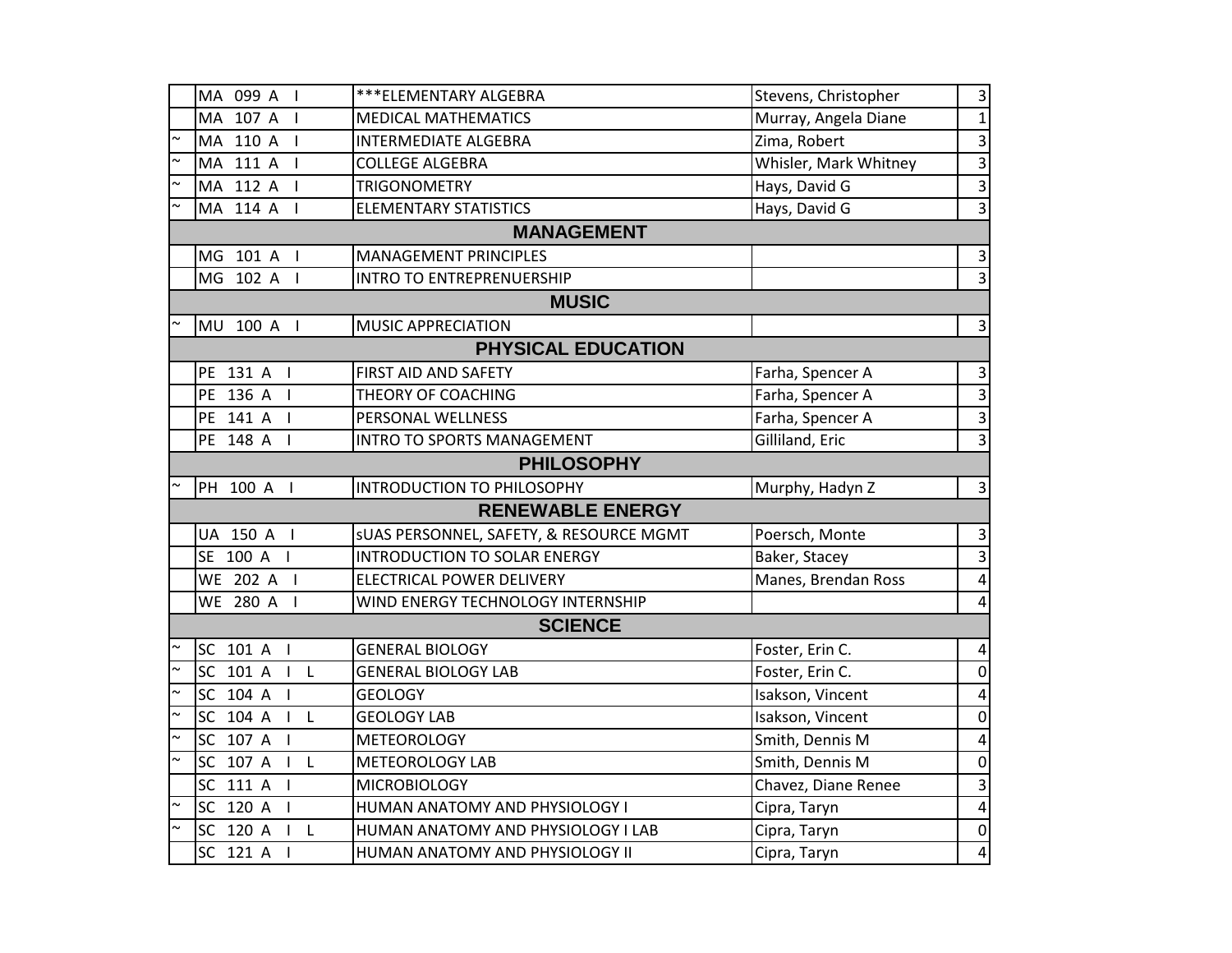|        | SC 121 A              | HUMAN ANATOMY AND PHYSIOLOGY II LAB   | Cipra, Taryn             | 0              |  |  |  |
|--------|-----------------------|---------------------------------------|--------------------------|----------------|--|--|--|
|        | SC 128 A              | <b>PATHOPHYSIOLOGY</b>                | Balmer, Cathy            | $\overline{4}$ |  |  |  |
| $\sim$ | SC 130 A              | GENERAL CHEMISTRY (w SC130 A I L)     | Isakson, Vincent         | 5              |  |  |  |
| $\sim$ | SC 130 A              | GENERAL CHEMISTRY LAB (W SC130 A I)   | Isakson, Vincent         | 0              |  |  |  |
| $\sim$ | SC 137 A              | NATURAL HAZARDS AND DISASTERS         | Johnson, Cassandra Lynne | 3              |  |  |  |
| $\sim$ | SC 138 A              | NATURAL HAZARDS AND DISASTERS LAB     | Johnson, Cassandra Lynne | $\mathbf{1}$   |  |  |  |
|        | <b>SOCIAL SCIENCE</b> |                                       |                          |                |  |  |  |
| $\sim$ | SS 101 A              | <b>GENERAL PSYCHOLOGY</b>             | Whisler, Elizabeth       | $\overline{3}$ |  |  |  |
| $\sim$ | SS 105 A I            | <b>HUMAN GROWTH &amp; DEVELOPMENT</b> | Lancaster, Sarah M       | 3              |  |  |  |
| $\sim$ | SS 106 A              | <b>MARRIAGE AND FAMILY</b>            | Lancaster, Sarah M       | 3              |  |  |  |
| $\sim$ | SS 125 A              | INTRO TO CULTURAL ANTHROPOLOGY        | Frost, Kristina Gayle    | $\overline{3}$ |  |  |  |
|        | SS 129 A I            | <b>INTRODUCTION TO SOCIAL WORK</b>    | Hanson, Brenda J         | 3              |  |  |  |
| $\sim$ | SS 130 A              | <b>INTRODUCTION TO SOCIOLOGY</b>      | Frost, Kristina Gayle    | 3              |  |  |  |
| $\sim$ | SS 140 A              | U.S. GOVERNMENT: NATIONAL             | Gardner, Paul Breen      | 3              |  |  |  |

### **General Information:**

#### **NOTE:**

j

 **-** Developmental courses numbered below 100 in the college catalog do not count toward requirements for graduation. However,the courses will count for full/part-time classification, satisfactory academic progress, athletic/activity eligibility and financial aid status.

 **-** Some courses have placement score requirements and/or course prerequisites. Consult the college catalog for specific prerequisite information.

 **-** To enroll in an on-line class, go to http://www.cloud.edu/online and complete the on-line enrollment and admissions forms.

#### **COOPERATIVE EDUCATION INTERNSHIPS:**

Cooperative Education Internships are available for 1 to 3 credit hours in most areas. Enrollment must be approved through the Career Center.

Any student enrolling in a Cooperative Education Internship must submit a Cooperative Education Enrollment Form, which should be approved prior to registration.